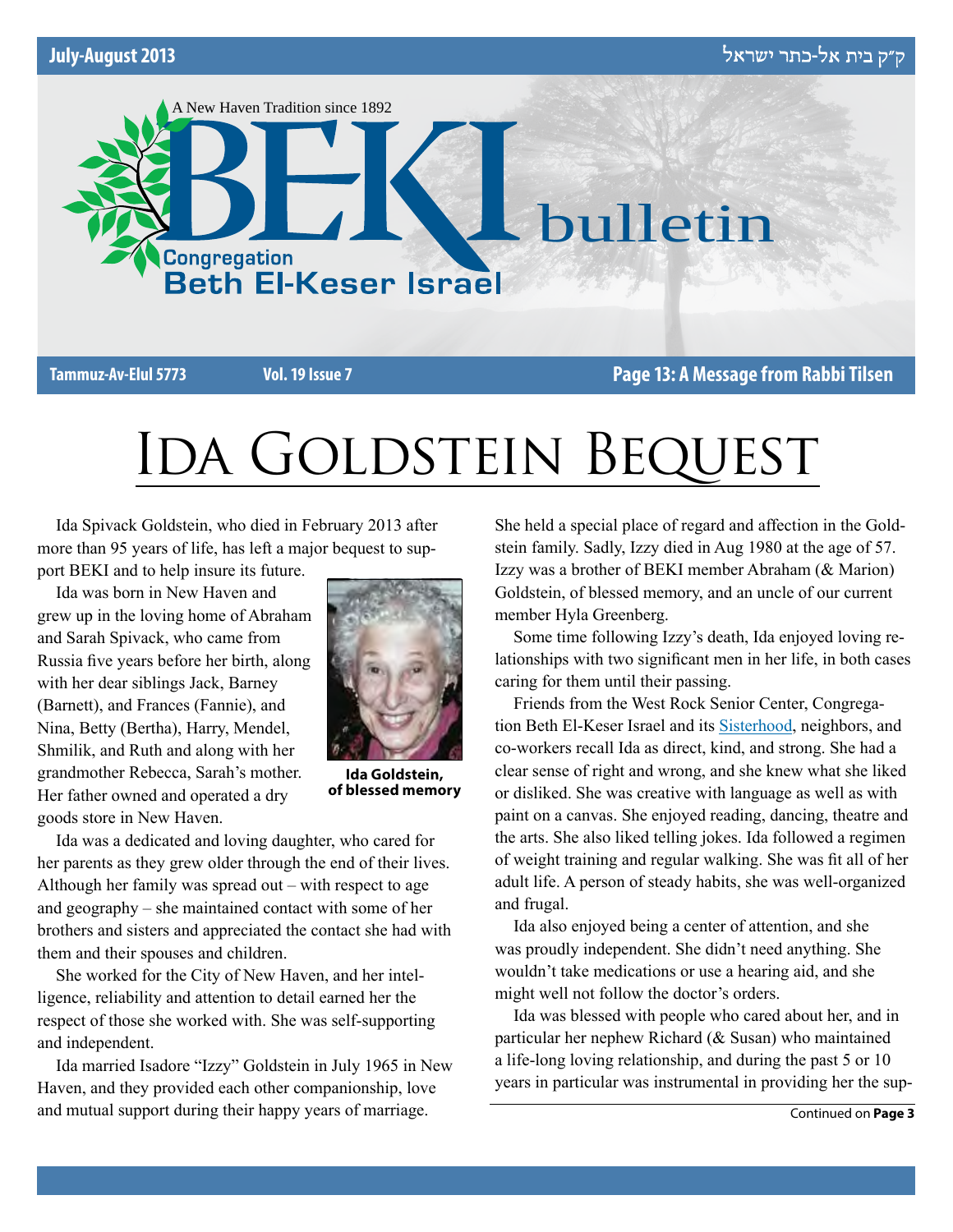# **THERE IS A DIFFERENCE**





It's about our unique approach to building educational excellence on a foundation of Jewish tradition and values, an appreciation of modern culture and a firm belief in the importance of weaving learning into living.

To learn more about the Ezra Academy difference, visit www.ezraacademy.net



**75 Rimmon Road, Woodbridge, CT (203) 389-5500 www.ezraacademy.net**





# **BEKI Bulletin**

The newsletter is published monthly by Congregation Beth El-Keser Israel for the benefit of its members.

Congregation Beth El-Keser Israel is affiliated with the United Synagogue of Conservative Judaism.

To contribute articles or for inquiries regarding membership:

- Call the Synagogue office: (203) 389-2108
- Write: 85 Harrison Street, New Haven, CT 06515-1724
- Email: [jjtilsen@beki.org](mailto:jjtilsen@beki.org)
- Visit our web page: [www.beki.org](http://www.beki.org)

For advertising information, call the synagogue office. Deadline for submission of ads or articles is the first of the month preceding publication.

Annual subscription is \$36

BEKI Bulletin © 2013 Congregation Beth El-Keser Israel.

A Message from Rabbi Tilsen & Dear Rabbi © 2013 Jon-Jay Tilsen. All rights reserved.

Editor *Rabbi Jon-Jay Tilsen* Associate Editor *Donna Levine* Associate Editor *Donna Kemper* Associate Editor *Herbert Winer* Photographer *Charles Ludwig*

## **Buying Groceries?**

Use gift cards for Peapod, Stop & Shop, Shop Rite and Westville Kosher Market, available at face value – no additional cost to you – and BEKI receives a significant commission (about 5 percent). Available from Gloria Cohen and from the Office.

# **Benefit Congregation Beth El-Keser Israel**

**Ask us about establishing a fund, trust or annuity to ensure BEKI's future.**

**Charitable giving strengthens our Community and provides the donor with tax savings.**

**Stephen Glick** *Chair, Board of Trustees* **Lisa A. Stanger, Esq.** *Director* **203 387-2424 x382**  $\mathsf{l}$ stanger@jewishnewha

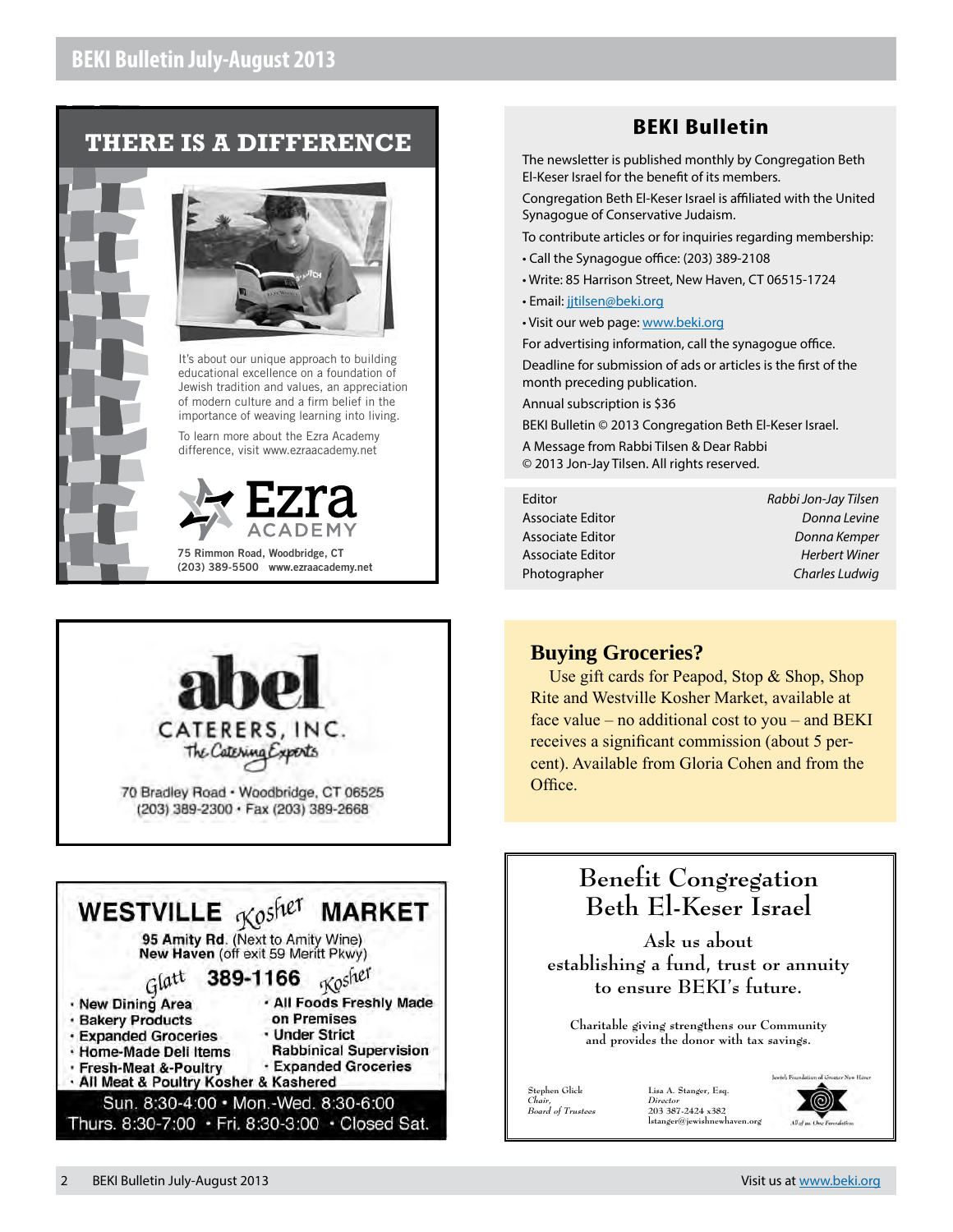#### **Ida Goldstein** Continued from **Page 1**

port she needed to maintain her independence and dignity, to the extent that was possible given her circumstances, and who provided her with the most regular and important human contact. The daily attention was more than many children provide for their own parents.

Ida had attended BEKI on the Holy Days and she saw the synagogue as an important expression of her Jewish identity, which she very much valued. She had important relationships with Charlie & Violet Ludwig, Donna Levine, and several other BEKI veteran members, as well as with

contemporaries such as the late Irving Weinstein.

Her major bequest will support the current operating budget in 2013-14 and will pay down part of our external debt (mortgage). The balance has been directed to create The Legacy LeHaim Fund managed by the **Jewish Founda**tion of Greater New Haven to provide continuing income to the Congregation to insure our future.

For information on how to leave a bequest to BEKI, contact Financial Secretary Donna Levine (203) 985-9033 sdsij@aol.com or Jewish Foundation Director Lisa Stanger (203) 387-2424 x382 lstanger@jewishnewhaven.org or Rabbi Tilsen (203) 389-2108 x10 jjtilsen@beki.org or your own financial advisor or attorney.

✿

# **Lifecycle**

# המקום ינחם

*HaMaqom Yenahem* We note the passing of

## **Esther Rose**

*May the Almighty comfort those who mourn*

## **Mazal Tov to**

Shai Sokolow Silverman & Robyn Drabman on their marriage under a huppa; and to Jay Sokolow & Ina Silverman, parents of the groom. Rabbi Tilsen served under the huppa.

Daniel Leisawitz & Daniela Viale and their son Samuel, on the birth of their daughter and sister Hannah Gioia Leisawitz in June in New Haven.

Libby & Mark Abraham and their son Almanzo, on the birth of their son and brother Mordecai Halton Abraham in June in New Haven, and on his entering the covenant through *brit mila*.

Lesley Frame & Steven Werlin and their son Samuel, on the birth of their son and brother Jacob August Werlin in June in New Haven, and on his entering the covenant through *brit mila*.

Ezra Academy (Eighth Grade) graduates Madeleine Cahn, Daniel Cooper, Matthew Fiedler, Dustin Gad, Ari Kaufman-Frankel, Katya Labowe-Stoll and Benjamin Surman. BEKI kids constitute 41% of the graduating class, the largest synagogue representation in the School; more BEKI kids are graduating from Ezra Academy than from any other school.

Gilah Benson-Tilsen, B.A., Carleton College

Jonah Cooper, B.A., Temple University

#### **Graduates**

Please report news of your graduates to jjtilsen@beki.org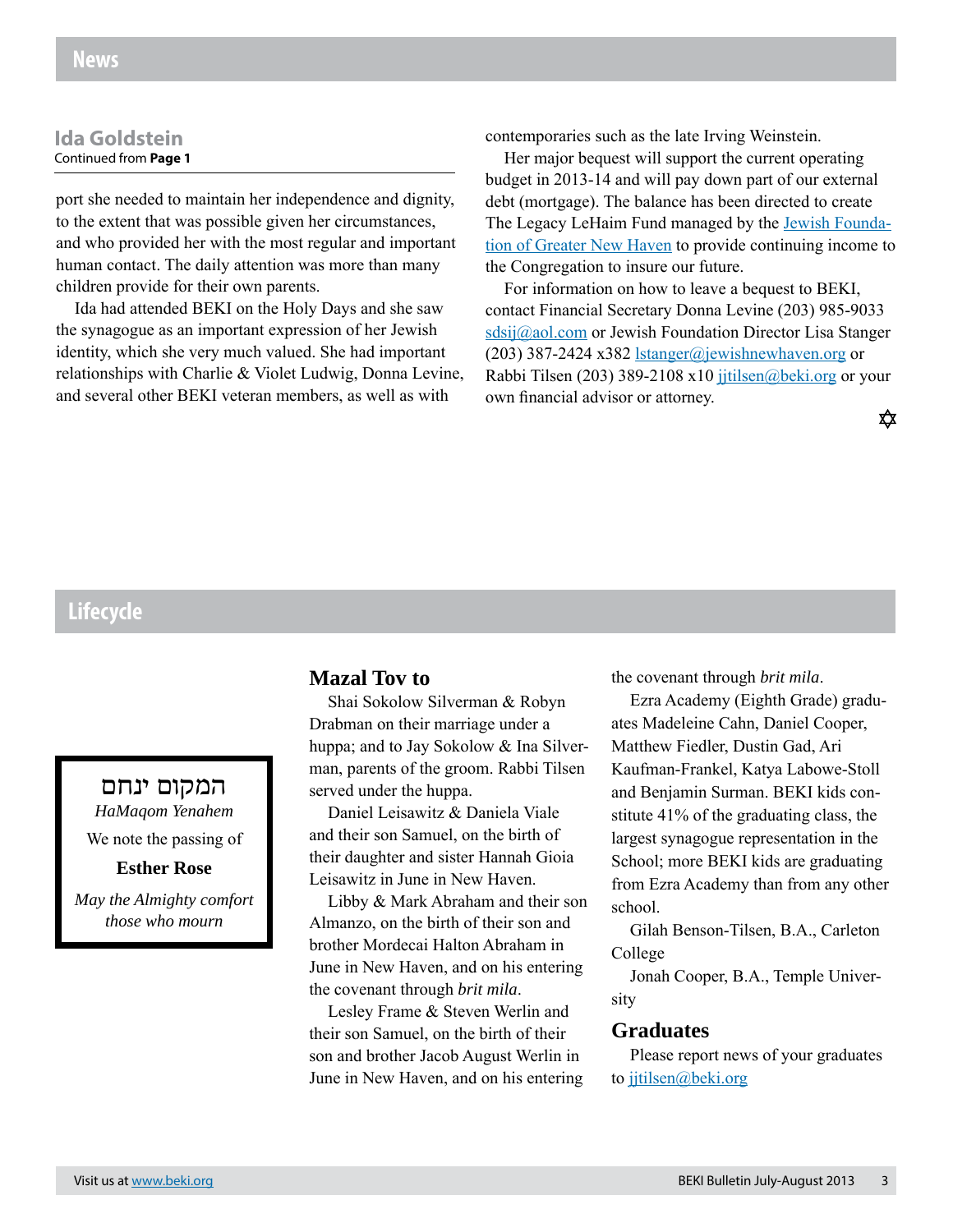## **Looking Ahead To the Fall**

As we look forward to summer vacation and leisurely living we at BEKI Sisterhood are busy at work with plans for the New Year. We plan to sponsor some interesting Shabbat Schmoozes with interesting guests.

#### **Dues for Sisterhood**

October is the time to become members of Sisterhood for 2013-14. Dues are \$25 for the year. This payment of dues helps support our activities for the holidays.

- Provide refreshments for Simhat Torah, Hanuka and Purim.
- Sponsor the Passover Seder for adults with special needs.
- Donate to the Masorti Movement (Conservative
- Movement in Israel)

• Support various Women's League Projects.

#### **Toda Raba**

Thank you to our members who donated their shekels to the Yom HaShoah Yellow Candle Program. We were able to send a check for \$120 to the Whalley Avenue Holocaust Memorial.

## **What Goes Around Comes Around**

#### **From March 6, 1966, monthly newsletter:**

There must be many women in Sisterhood who would like to enjoy being a volunteer tutor in one of the New Haven public schools. Hours can be arranged to suit your convenience once or twice a week. There are no formal education requirements but you should have an interest in the subject you will tutor and have a warm and sincere interest in school-age youngsters. Get the satisfaction that comes from helping a youngster who needs help.

# **Today: 2013 Jewish Coalition for Literacy**

We are still volunteering in New Haven Schools through the Jewish Federation program. For more information please contact Brenda Brenner, Program Coordinator (203) 387-2424 x308 bbrenner@jewishnewhaven.org

## **Torah Fund**

Thank you for purchasing cards during this past year. We reached our goal of \$1500 going directly to support the Jewish Theological Seminary: the academic and spiritual center of Conservative Judaism worldwide.

Tuition costs are very expensive and just by purchasing cards for all occasions our BEKI Sisterhood contributes to help students defray their expenses.

Let it be your way of keeping higher Jewish education within reach of our future rabbis, cantors, educators and lay leaders.

Please call me for cards at (203) 407-0314 and your cards will go right out. They are only \$4 each and that includes the stamp.

> Barbara Cushen Torah Fund Chair BEKI Sisterhood

## **Cards sent out over the past few months**

#### **Cards for Own Use**

• Rabbi Murray Levine

#### **In Memory of**

- Virginia Millen by Harold & Fran Switkes
- Harvey Kay by Fran & Harold Switkes
- Lois Barstein Litwak by Adele Tyson, Mikki Ratner, Bea Smirnoff, Barbara Cushen & Stanley Saxe
- Phyllis Spiegel's sister by Harriet & Noel Barstein
- Betty Zeidenberg's brother by Bea Smirnoff, Harriet & Noel Barstein
- Betty Zeidenberg's sister by Harriet & Noel Barstein, Fran & Harold Switkes
- Sherman Jacobson by Harriet & Noel Barstein
- Milton Kasowitz by Barbara Cushen & Stanley Saxe
- Dr. Donald Brotman by Barbara Cushen & Stanley Saxe
- James Brown by Barbara Cushen & Stanley Saxe
- Shirley Stephson by Adele Tyson, Bea Smirnoff, Barbara Cushen & Stanley Saxe
- Morris Trachten by Louis J. Petrillo
- Thelma (Mitzi) Aronow by Louis J. Petrillo
- Morton Silver by Barbara Cushen & Stanley Saxe, Mikki Ratner, David Wright

#### **Mazel Tov to**

- Gila Benson-Tilsen on her graduation from college by Louis Petrillo
- Linda Levene on her milestone birthday by Harriet & Noel Barstein
- Laura Yakerson on her milestone birthday by Harriet & Noel Barstein
- Rabbi Murray Levine on his milestone birthday by Barbara Cushen & Stanley Saxe
- Stanley Saxe on his 85<sup>th</sup> birthday by Mikki Ratner

#### **Get Well to**

• Arthur Levy by Barbara Cushen & Stanley Saxe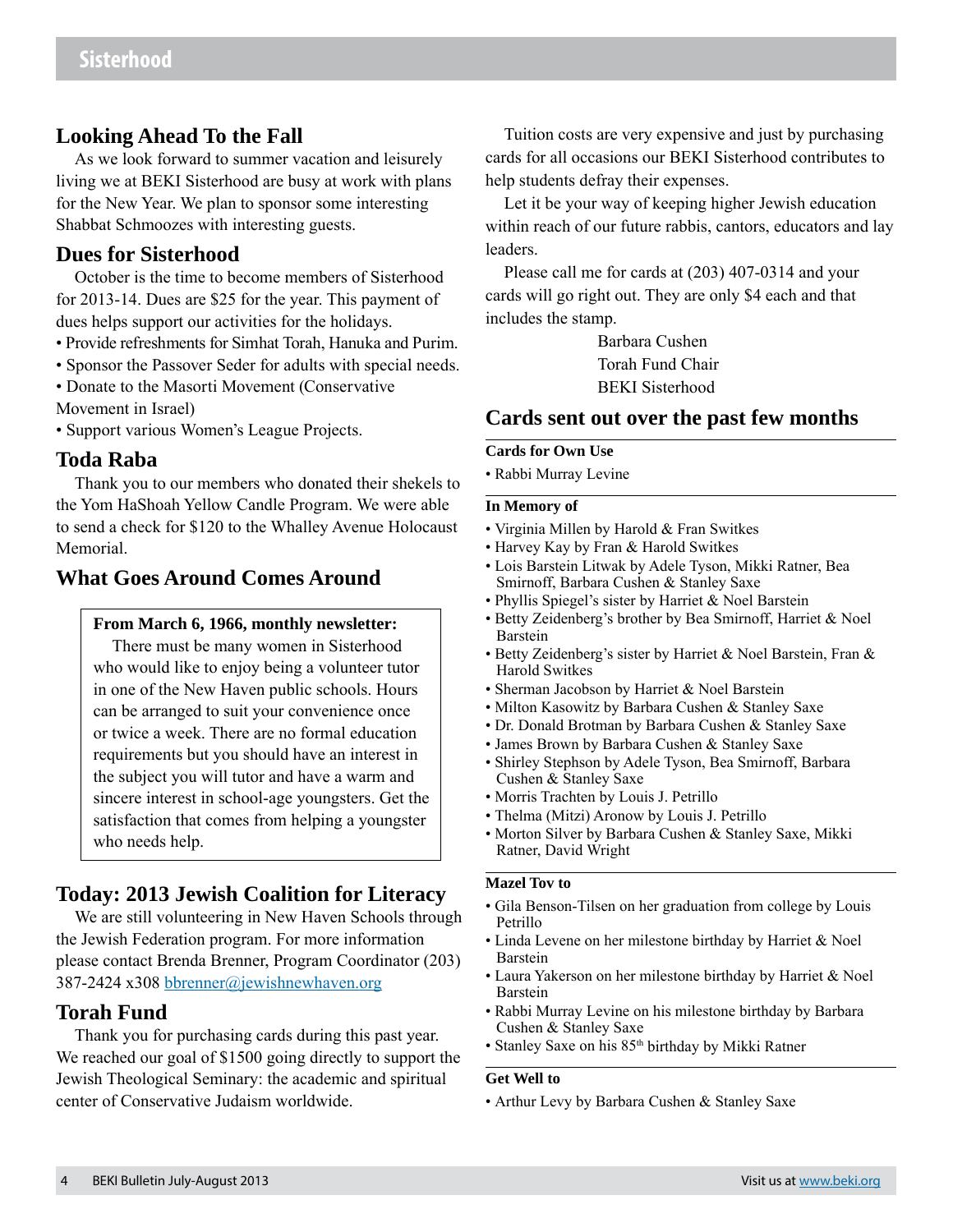#### **Tisha BeAv**

The fast day of Tisha Be'Av ("ninth day of the Hebrew month of Av") will be observed on Monday night July 15 and Tuesday July 16. The Minha afternoon service is at its usual time, 5:45 to 6 p.m. The fast begins at 8:23 p.m. The Maariv evening service and the reading of Eikha

(Lamentations) begin at 8:30 p.m. and conclude at 9:30 p.m.

The Shaharit service on Tuesday July 16 is from 7 to 8:30 a.m. The evening and morning services include the reading of the Biblical Book of Eikha (Lamentations). On Tuesday morning, according to the Ashkenazic custom generally followed in our community, *tallit* and



*tefillin* are not worn (although *tallit qatan* is worn).

At the afternoon Minha service, from 5:45 to 6:30 on Tuesday, *tallit* and *tefillin* are worn, with the recitation of their usual *berakhot*, and a brief Torah reading is chanted along with a *haftara*.

The fast is observed from 8:23 Monday night until 9:03 Tuesday night. As a sign of mourning, many refrain from wearing leather shoes and ostentatious clothing, and do not enjoy music, intimate physical relations or entertainment until Wednesday night (i.e., 24 hours *after* the end of the fast of Tisha BeAv). The extension of the mourning practices is in part recognition that the Temple burned for two days and some of the early sages believed that the memorial should be observed on the tenth as much as or instead of the ninth.

Tisha Be'Av commemorates the destruction of the first two Temples and other tragedies that have taken place in our long history. The destruction of the Temples represents the downfall of the independent Jewish government, the devastation of Jewish society and tragic loss of life. The downfall of the Bar Kokhba government and the Roman massacre and destruction of Betar occurred in 135 C.E. On Tisha Be'Av in 1290, King Edward I signed an edict expelling the Jews from England. Likewise, the expulsion of Jews from Spain occurred on that date in 1492. The fast

is the only full-day fast on the Hebrew calendar besides Yom Kippur. Those with medical conditions that require oral medications or eating are urged to consult their medical and rabbinic authorities.

A *seudat mafseqet* (meal before a fast) is a modest undertaking. Before undertaking any fast, one should eat a nutritious meal of normal proportions. Fresh fruits and vegetables are believed to help maintain hydration. Consult your dietician or medical references for other dietary and medical advice.

## **Tu BeAv**

*Tu BeAv (15 Av) occurs on Sunday night July 21 and Monday July 22.*

From The Jewish Encyclopedia (1906), *s.v.* Ab, 15th Day of:

Popular festival in Judea during the time of the Second Temple…. According to a tradition preserved in the Mishnah (Ta'anit, iv. 9, 10; Gem. pp. 26, 31), on that day, as well as on the Day of Atonement, the maidens of Jerusalem, rich and poor, without exception, dressed in white, went out to dance in the vineyards with the young men, asking them to make their choice of a partner for life. The fair ones sang: "Young men, turn your eyes to beauty; for woman stands for beauty." The patricians' daughters sang: "Young men, turn your eyes to noble parentage; for woman is the preserver of family pride." Those possessing neither beauty nor noble birth sang: "Grace is beautiful and beauty is vain; but a woman that feareth the Lord, she shall be praised." Of the many reasons given in the Talmud for the celebration of this day, that attested by the oldest authority, R. Eliezer ben Hyrcanus of the first century (Megillat Ta'anit, v.) is that it was the great day of wood-offering, when both priests and people brought kindling-wood in large quantities to the altar, for use in the burning of sacrifices during the whole year. … The actual explanation is given in Meg. Ta'anit, v. and Mishnah, iv. 5, according to which nine families of Judah brought at certain times during the year the wood for the burning of the sacrifices on the altar, in accordance with Neh. x. 34; on the Fifteenth Day of Ab, however, all the people, the priests as well as the Levites, took part in the wood-offering.

– Kaufmann Kohler, *Jewish Encylopedia*

## **New Year At Hand**

The last day of the Hebrew year, 29 Elul 5773, is on Wednesday Sept. 4. Ergo, Rosh HaShana Evening is that night (1 Tishrei 5774) and the following days. A complete Yamim Noraim High Holy Day schedule of services is available at http://www.beki.org/yamimnoraim.html. A schedule for Sukkot and Shemini Atseret is available at http://www.beki.org/sukkot.html .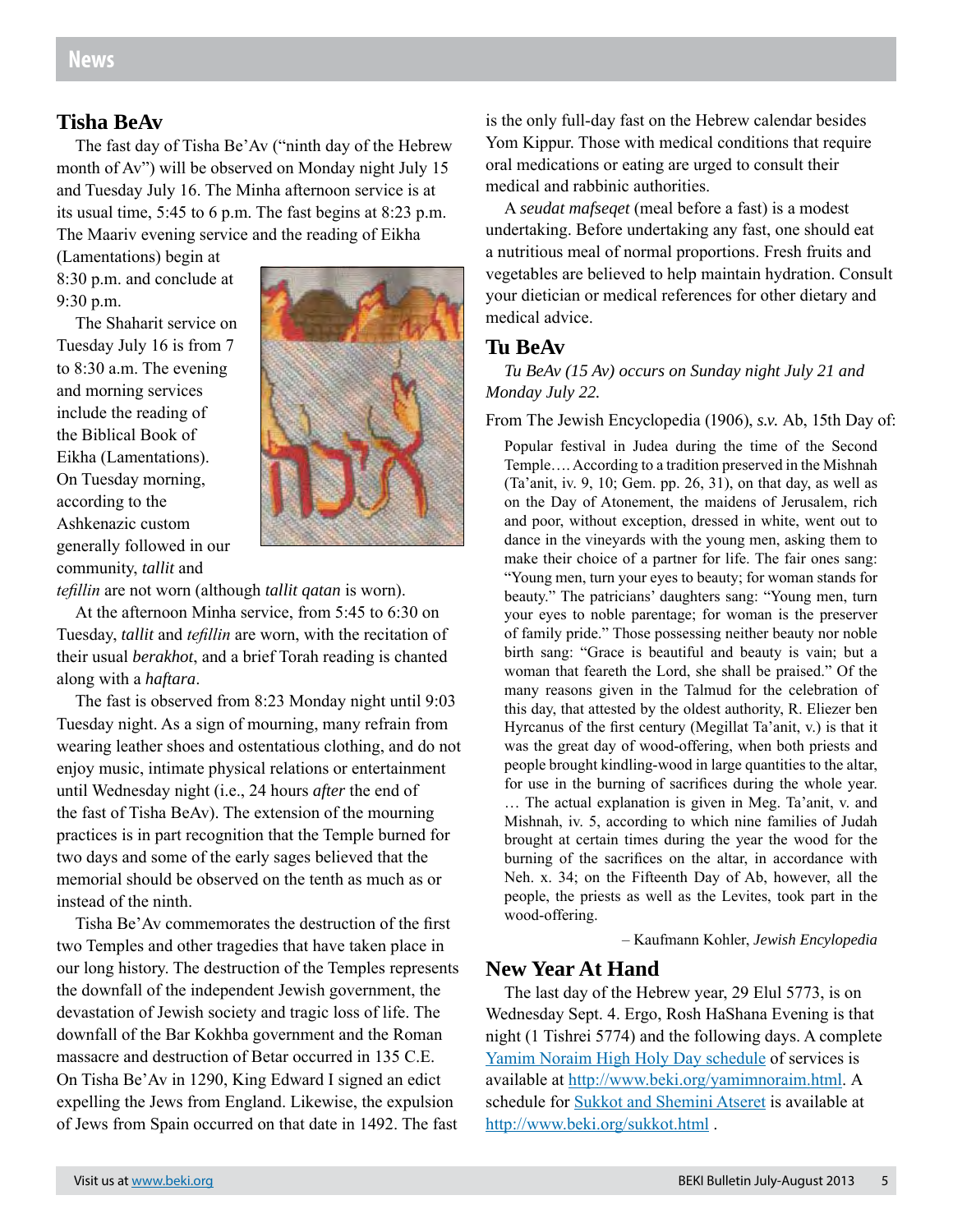

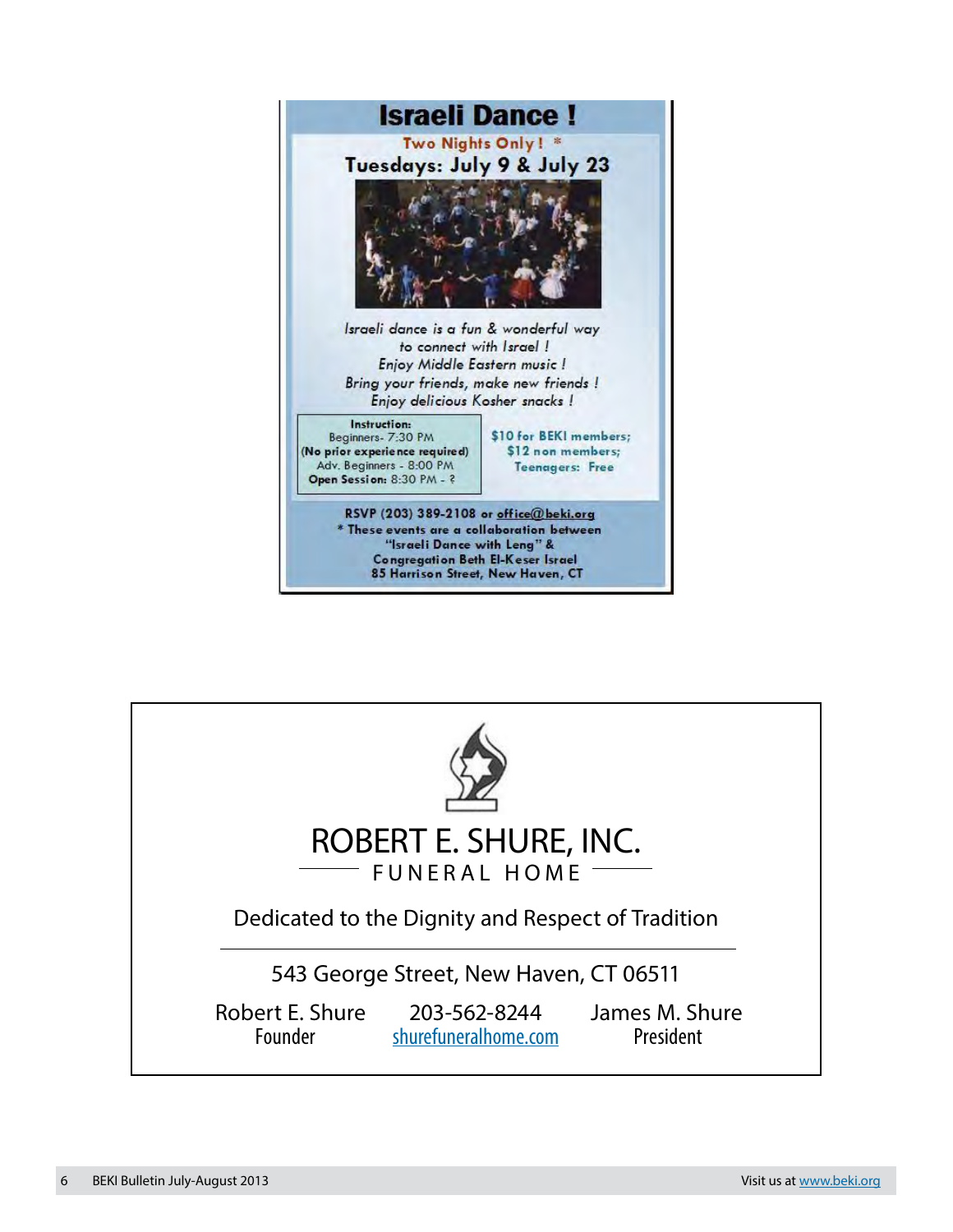## **Service Leaders' & Volunteers' Rotation**

The schedule for service leaders for July through December 2013 was mailed to 100 participating households in mid-June. It is posted at www.beki.org/rotate.html and available in the literature rack in the lobby or by request via schleppost from  $offace@beki.org$ . If you would like to request specific dates for January-December 2014, or to be added or dropped from a roster, please contact Jon-Jay at jitilsen@beki.org for all services, and Miriam Benson mirbenson@aol.com for children's programs. Additional leaders are needed for Pesuqei DeZimra, Friday Night and Shabbat Morning Greeters, Shabbat Minha (Saturday afternoon) and Maariv (Saturday night during winter).

If your name was left out by mistake or you'd now like to be included, please request an "available" date from Rabbi Tilsen by email or phone (but not in person on Shabbat, as we cannot schedule on that day). Normally several additional dates become available during the course of the semester, and anyone erroneously omitted will be the first to be asked to fill those dates.

#### **Schmeckfest Manners**

Persons of all ages are welcome to take all they want and are urged to eat all they take at the Shabbat Qiddush and other food presentations. Please help your children learn that being very hungry at the outset does not mean that they need to eat or take any more than usual. "If you're ten times as hungry, you will not eat ten times as much food." Persons unfamiliar with the menu might like to take a sample of each item and then return after tasting. Children who participate in the children's programs are offered nutritious snacks at programs' end. Please help control waste and be sure your wards learn courteous manners. Please dispose of your trash and that of your wards, and those who need assistance, in the trash receptacles.

## **Rabbi's Annual Report**

Rabbi Tilsen's Annual Report (July 2012 – June 2013) is available at www.beki.org/tilsen/annual13.pdf and in the literature rack in the lobby. The report supplements the reports of synagogue committees and describes highlights, progress and challenges of the past year. It also offers occasional prospective comments.

## **Free Yoga**

For people age 65 and older, Monday Morning Yoga with Debby Kahan, weekly, 10 to 11 a.m., free to BEKI members, \$5 for others, in the Claire Goodwin Youth Room.

#### **Read** *Torah*

Gilah Benson-Tilsen is coordinating Torah Reading for Devarim (Deuteronomy). To sign up to read, or for information on learning to read, contact Gilah at gilahbt@gmail. com.

#### **Get with the Program**

An informational meeting on BEKI's Benei Mitzva Program will be held on Sunday Aug. 4 from 9:35 to 10:30 a.m. in the BEKI Library with Rabbi Tilsen. Youth who will celebrate becoming benei mitzva in 2014, 2015 and 2016 are invited with their adults (and adults alone if youth are away) to find out how the program works and what should be done at this point to continue getting ready. Info from jitilsen@beki.org.

#### **Pay Now or Later**

Your payment of outstanding dues, pledges or charges this month will help us close our books on the fiscal year ending in June. If you need help setting up a monthly or regular direct payment to the synagogue, please contact Peggy at office@beki.org  $(203)$  389-2108 x14.

#### **Party Time**

If you have not already attended a BEKI120 Birthday Party, this is your invitation to the Big Last BEKI120 Birthday Party. It will be held on the afternoon of Sunday Aug. 11 at the home of Donna and Sid Levine, 23 LeGrand Road, North Haven, from 3 to 5 p.m. RSVP Donna and Sid if you'd like to attend, (203) 234-9867.

## **Amazon's Back**

Amazon has reinstated its "Associates" program for Connecticut –and that means BEKI. If you are buying items from Amazon and use the link on BEKI's home page beki.org (bottom) (or http://www.amazon.com/ b?node=283155&tag=beki1-20) then BEKI will receive a small commission on the sale at no cost to you. Bookmark our link.

#### **By Appointment**

Tuesday office hours are "by appointment only" every week. Please do not expect to conduct regular synagogue business with the office manager on Tuesdays or expect access to the building without prior arrangement.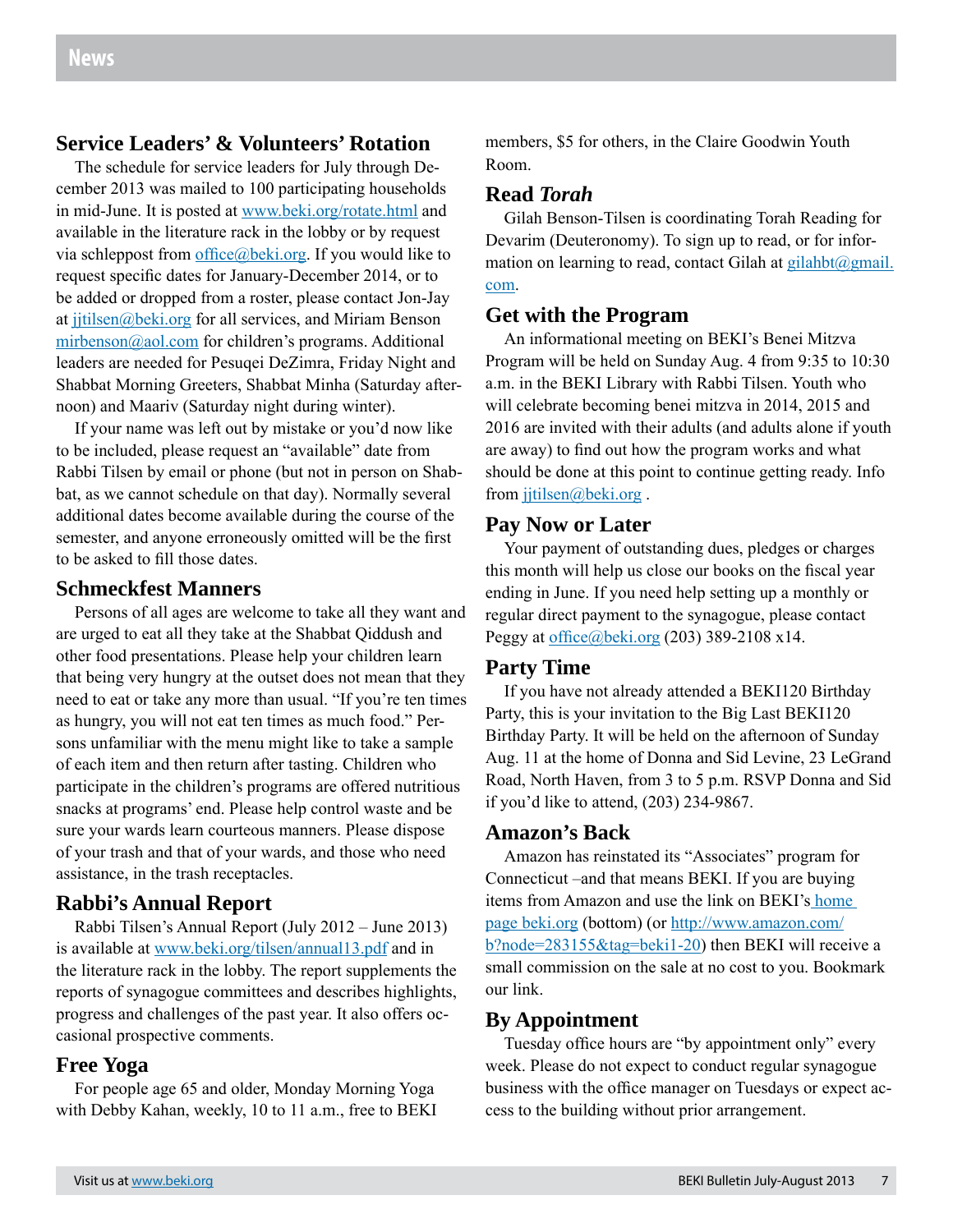# *Shabbatot (Saturdays)* דּרשׁנים **Darshanim in July & August**

Darshan –*noun, plural* dar·sha· *nim*.

Judaism. a preacher or teacher of Aggada or Halakha in a synagogue. *Rabbi Tilsen has invited the following speakers to serve as guest Darshanim in the coming weeks.* 

Jay Sokolow will serve as darshan on Shabbat morning July 6, parashiyot Matot-Masei.

Carole Bass will serve as darshan on Shabbat Nahamu morning July 20 July, parashat VaEthanan.

Bob Oakes will serve as darshan on Shabbat morning July 27, parashat Eqev

A special guest will serve as darshan on Shabbat morning Aug. 24, parashat Ki Tavo.

# **Shabbat Shalom Torah Study**

The *Shabbat Shalom Torah Study* meets every other Saturday morning at 10:45 in the office and is an ideal setting for veteran and novice shul-goers

**Jay Sokolow**



**Carol Bass**



**Bob Oakes**

alike to explore the scripture readings and liturgy of the day in a supportive setting. Expertly led by Steven Fraade, with Rabbi Alan Lovins, Rabbi Murray Levine, Nadav Sela, David Kuperstock, Isaiah Cooper, Rabbi Eric Silver and others, the Shabbat Shalom Torah Study is a nurturing exploration of practice and theory presented in a participatory, non-threatening and multi-generational setting. Many members who take advantage of this unique offering feel a deeper sense of awe born of increased understanding and appreciation of the Torah reading, Haftara (Prophetic read-

ing) and liturgy. The program often focuses on the scriptural

readings, but also addresses the prayer liturgy and other topics related to the liturgical calendar, scriptural readings or current issues of concern.



**Steven Fraade**



**Alan Lovins**



**Nadav Sela**



**David Kuperstock**

Everyone is welcome to participate regardless of religious status or background. It is suitable for mature, or at least wellbehaved, youth along with adults.

#### *Mondays* **Rashi Study Group: Shoftim**

Each Monday morning from 7:45 to 8:30 adults meet in the Library Chapel to read Rashi's commentary

on the Tanakh (Hebrew Bible). The Rashi Study Group (RSG) is studying the Book of Shoftim (Judges). Characters in the narrative include the Prophet De-

**Jon-Jay Tilsen**

vora, General Baraq, Warlord Yiftah, Mrs. Manoah, and Samson and Delila. It is possible to join the study group for a single meeting or to begin at any time. Knowledge of Hebrew is not necessary. Rashi purported to explain the *peshat* of the text, i.e., the meaning in its historical, literary and linguistic context. Visitors and new participants are welcome. Hebrew and English texts are available. The RSG meets immediately following the 7 a.m. *shaharit* service. With Jon-Jay Tilsen.

On Monday Sept. 2, Labor Day, the service begins at 9 a.m., and the RSG meets from 9:45 to 10:30 a.m.

Continued on **Page 9**



**Eric Silver**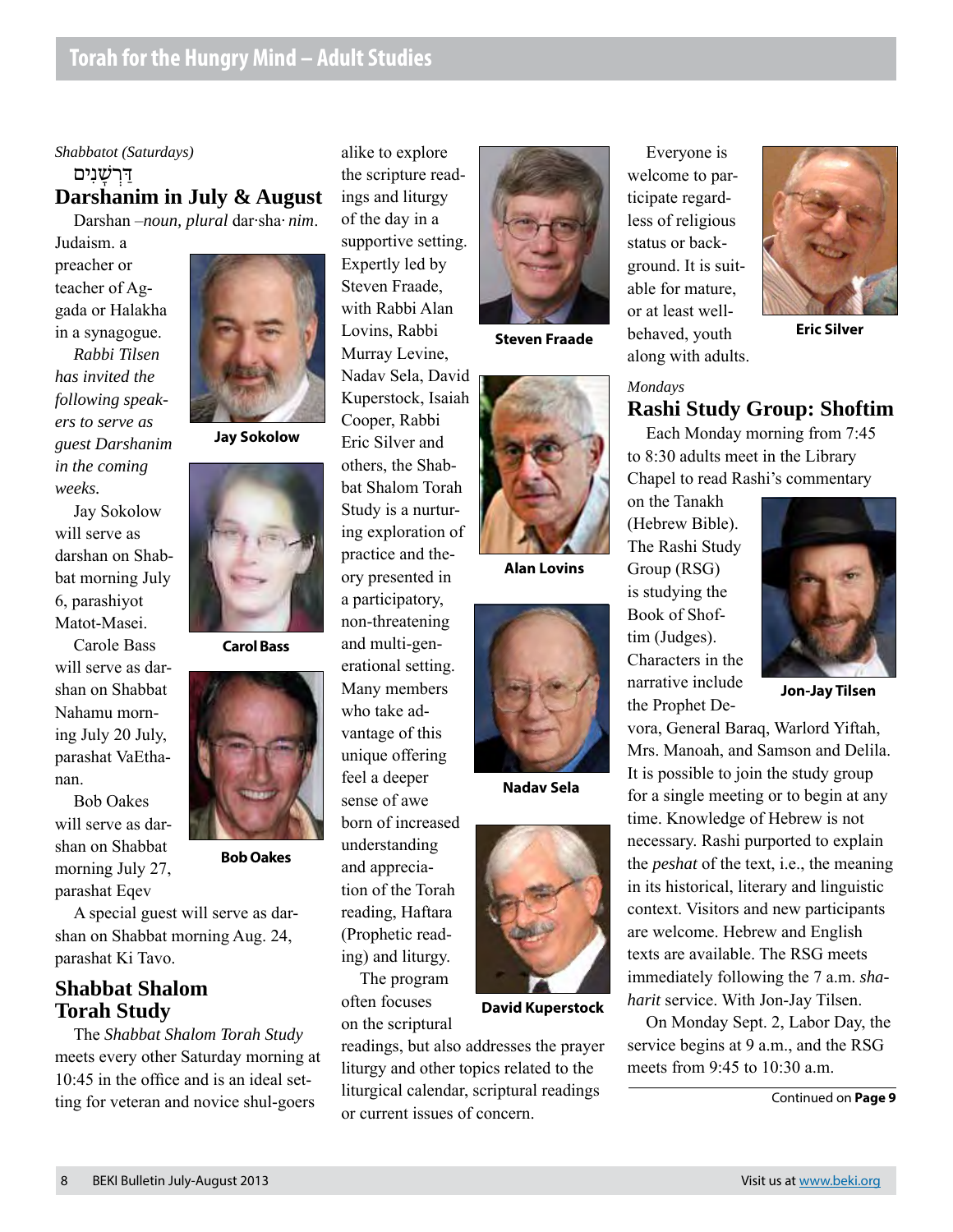#### **Adult Studies** Continued from **Page 8**

## *Tuesdays* **(עברית) Hebrew**

New sections may open this season. To register for the next session, contact Peggy at office@beki.org.

#### *Wednesdays*

## **Hebrew Word of the Week**

The Wednesday morning service (shaharit) features a 180-second "Hebrew word of the Week" to promote the learning of Hebrew. The Hebrew language is highly structured. Most words are based on three-letter roots, and are made with a limited set of verb or noun forms. By learning a few dozen roots and a small set of wordforms, it is possible to roughly translate Hebrew words isolated from any context, something less often possible in English. The Word of the Week often relates to the weekly scriptural readings, enhancing personal study and public Torah discussion.

## **Rabbis' Study Group**

*Wednesdays with Murray* is a weekly study group exclusively for rabbis, facilitated by Rabbi Murray Levine. The Wednesday study group affords local rabbis an opportunity to pursue

their own *talmud torah* (Torah study) in a "safe" setting and with opportunities to learn from each other's experi-

ence and insight. The study group meets Wednesday mornings in the Rosenkrantz Family Library. The group is on summer recess until after the festivals.

For more infor-



**Murray Levine**

mation, call Rabbi Murray Levine at (203) 397-2513.

#### *Thursdays*

# **Mini Morning Learning Service**

The Thursday morning services are supplemented with commentary and teaching relating to the history, themes, choreography and language of the daily morning service. Shaharit service is from 8:15 to 9:15 on Thursdays; on other weekdays, the service begins at 7 a.m.

## **Sanhedrin Talmud Study Group**

The *Sanhedrin Talmud Study Group* meets on Thursdays during the lunch hour (noon to 1 p.m.). The Group has

met weekly since 1999. For some participants, this is their first direct experience with Talmud text; for others, it is a continuation of a long journey. The Group focuses on the issues raised in the Talmud, with less attention to the technical aspects of the text. Knowledge of Hebrew or Aramaic is helpful but not required.

The Talmud, based on an oral text, has no beginning or end. One can begin study at any point; now is the best time. The Sanhedrin Talmud Study Group meets in BEKI's Rosenkrantz Family Library. For information, contact Isaiah Cooper at his law office icooper@cooperlaw.net .

*The Sanhedrin Study Group is in summer recess and will resume on Thursday Oct. 3 (after the festivals).*

# **Hebrew: Modern and Prayerbook Hebrew**

See description, above, under "Tuesdays"

#### *Every Day*

#### **Divrei Torah on the Web**

A collection of Divrei Torah (Torah commentaries) and essays by members and Rabbi Tilsen is posted on BEKI's website under "Adult Studies" and "Meet Rabbi Tilsen."

≴≵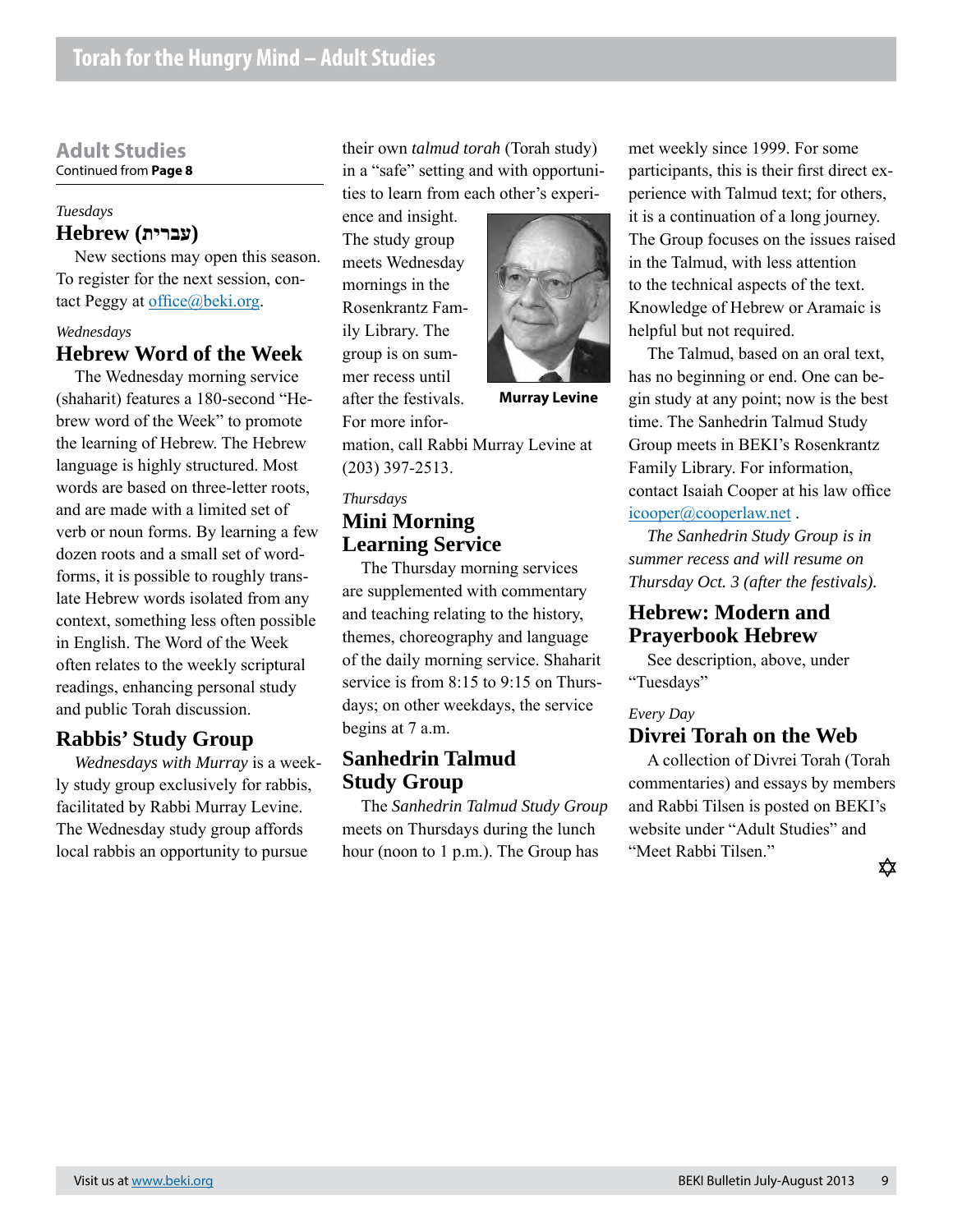

# **Child and Adolescent Health Care, L.L.C.**

A. Joseph Avni-Singer. M.D., FAAP Shari Storeygard, M.D., FAAP Carol Dorfman, M.D., FAAP 303 Whitney Avenue New Haven, CT 06511 Fax (203) 785-1247

Shannon Martinello, M.D., FAAP

1 Bradley Road, Suite 102 WOODBRIDGE, CT 06525 (203) 397-1243 Fax (203) 397-1241

(203) 776-1243



# **Hamden Hall Country Day School**

Educating students in PreSchool through Grade 12.

We celebrated National Mix It Up Day in October to foster greater respect and understanding among our students.

www.hamdenhall.org 203.752.2610 1108 Whitney Ave., Hamden, CT 06517







Microsoft Berlinen info@computerdocs.blz **Prafe** http://www.computerdocs.biz Hamden, CT 06514-4465 **Computer-Docs LLC** 203-848-6950

Health Care Services for PCs and Nelworks

Tune-ups-Repairs-Installations-Networks -Security



# *Many Generations*

*Kim Formica Genealogist*

*PO Box 1248 Orange, CT 06477 tel. 203/376.8551 [kimformica@optonline.net](mailto:kimformica@optonline.net)*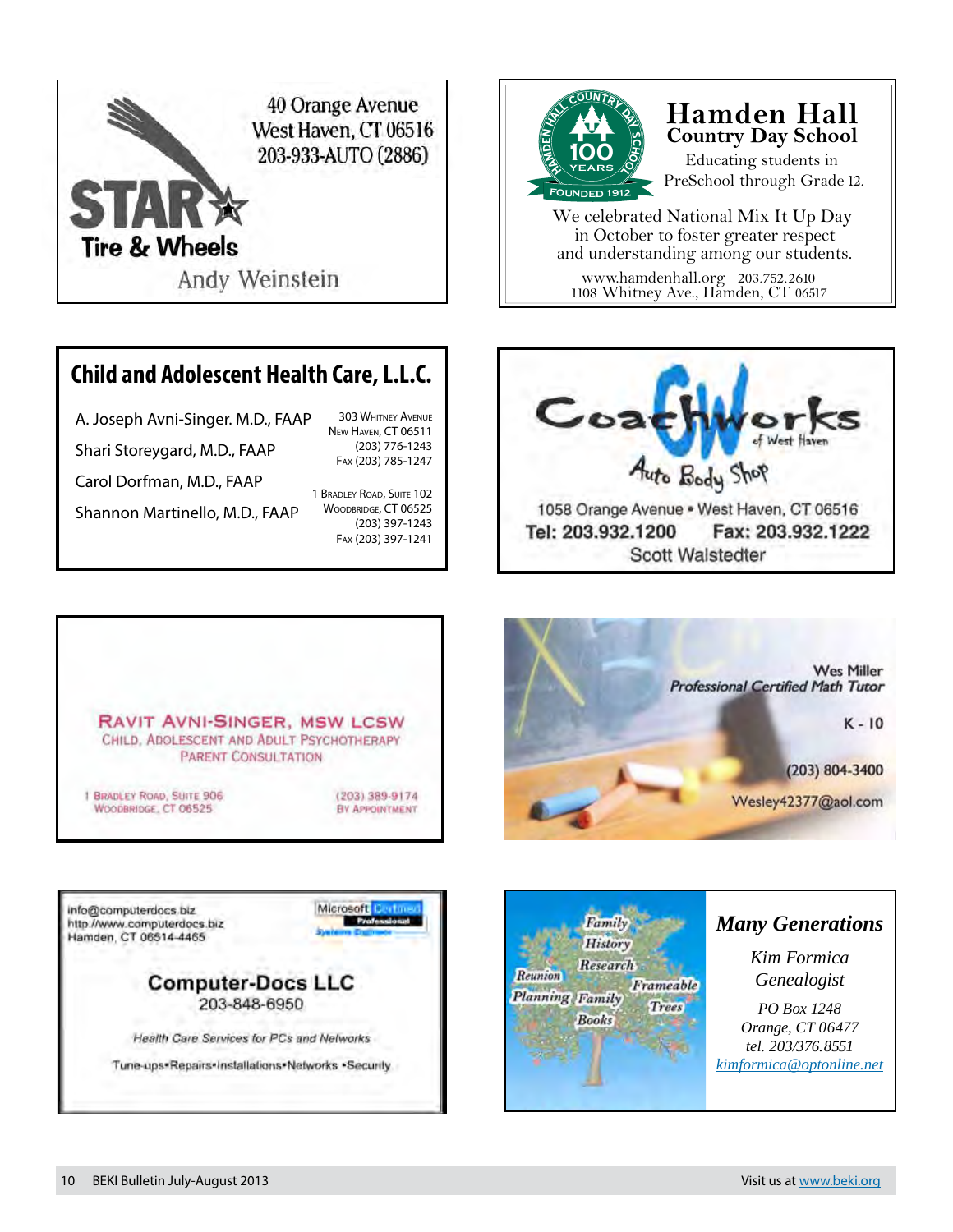





*meets on the third Wednesday of each month at Tower One / Tower East in New Haven*

*Visit us online at www.jblct.org Reach out to us at info@jblct.org*





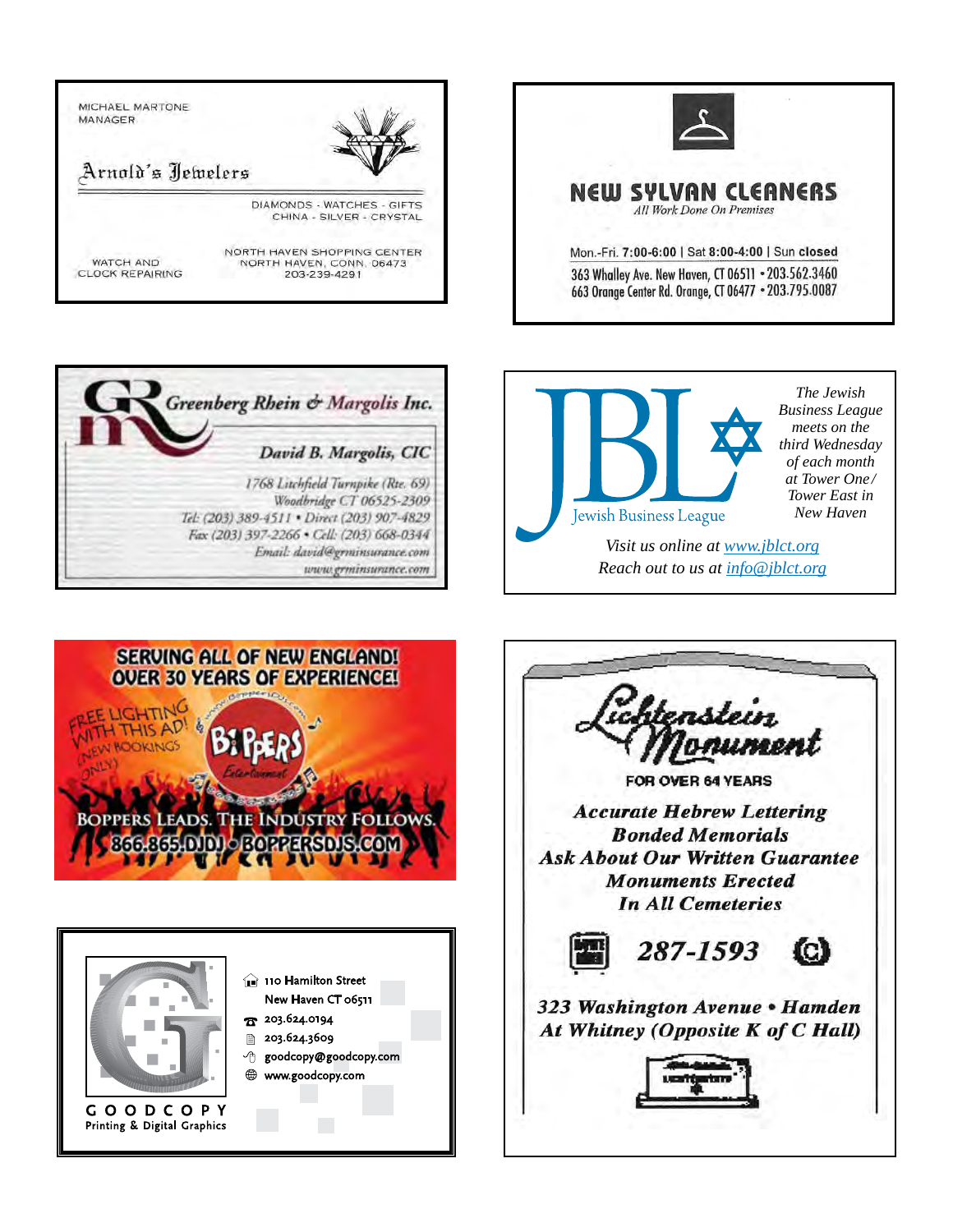#### **Rabbi's Tzedaqa Fund**

- Judith Resnik & Dennis Curtis in memory of Dorothy Nachman Resnik
- Sascha van Creveld in memory of Karel Citroen
- Stanley Rosenbaum, Judith Rosenbaum, Adina Rosenbaum and Family in memory of Paula Hyman
- Ruby Benarroch in appreciation
- Lou & Lisa Petrillo honoring bat mitzva Sophia Colodner
- Lou & Lisa Petrillo in memory of Lisa's father
- Albert Friedman in appreciation for synagogue honor
- Cynthia Beth Rubin in memory of Robert Silverman
- Cynthia Beth Rubin in memory of Morton Silver
- Lou & Lisa Petrillo in sympathy to Mark & Nancy and Adam at the passing of Barbara (Blima) Rosenthal

#### **Qiddush Sponsors**  (minimum \$280)

- BEKI Ezra Families: Benson-Tilsen, Bruce-Friedman, Cohen-Fraade, Frankel-Kaufman, Freiman, Gerber, Greenberg, Levy, Lovins & Loving, Minsky-Fenick, Prober, Rosner, Shragis, Stanger-Colodner and Wizner
- Lisa Stanger & Greg Colodner
- Amy Marx & Rob Schonberger
- Mimi & Effi Glenn
- Corinne Blackmer & Pilar Stewart
- Angela & Bruce Oren
- Marcia Landesman & Oren Sauberman

**Chai Fund** (minimum \$18) *to support synagogue operations*

- To Ruth Silver with sympathy on the passing of Mort Silver by Gloria Cohen
- To Harold Miller in honor of his birthday by Gloria Cohen
- To Rabbi Murray Levine in honor of his birthday by Gloria Cohen
- To Sophie Colodner in honor of her Bat Mitzva by Joanne Foodim & Rob Forbes
- To Stan Saxe with wishes for a speedy and complete
- To Sophia Colodner in honor of her Bat Mitzva by Bobbie & Harold Miller
- To Nati Avni-Singer with wishes for a speedy recovery by David & Darryl Kuperstock
- To Stan Saxe in honor of his birthday by Ruth Silver
- To Isaiah Cooper & Lauri Lowell in honor of their son Jonah's graduation from Temple University by David & Darryl Kuperstock
- To Art Levy with wishes for a speedy recovery by Gloria Cohen
- To Sophie Colodner in honor of her Bat Mitzva by Gloria Cohen
- To Stan Saxe in honor of his birthday by the Friedman Bruce family
- To Stan Saxe in honor of his birthday by Mimi Glenn
- To Stan Saxe in honor of his 85th birthday by David L. Wright & Barbara Brosseau
- To Miriam Benson in honor of her birthday by David Wright
- To David & Stacy Trachten with sympathy on the passing of Maishe Trachten by Steve & Sherry Rothman
- To Stan Saxe in honor of his 85<sup>th</sup> birthday by Jack, Peter & Michael Evans
- To her Aunt Vi & Uncle Charlie Ludwig in honor of their 60<sup>th</sup> wedding anniversary by Sherry Kent
- To Stan Saxe in honor of his  $85<sup>th</sup>$  birthday by Walter & Georgia Oko
- To Stan Saxe in honor of his  $85<sup>th</sup>$  birthday by Gerald  $&$ Judith Oppenheim
- To Stan Saxe in honor of his 85th birthday by Al & Marge Barnett
- To Stan Saxe in honor of his 85<sup>th</sup> birthday by Murray Levine & Goldie Taub

#### **Synagogue Fund** (minimum \$10) *to support synagogue operations*

• To Charlie & Vi Ludwig in honor of their  $60<sup>th</sup>$ anniversary by Rissa Mendlestein

#### **Hesed Fund**

- To Ronald Zlotoff & Donna Kemper in honor of the birth of their grandson by the Rothman family
- To Stan Saxe in honor of his birthday by Muriel Banquer

#### **BEKI Religious School**

- To Ina Silverman, Jay Sokolow & family with sympathy on the passing of Robert Silverman by Gloria Cohen
- To Ina Silverman, Jay Sokolow & family with sympathy on the passing of Robert Silverman by the Jewish War Veterans

#### **Ari Nathan Levine Children's Library Fund**

• To Stan Saxe in honor of his 85th birthday by Sid & Donna Levine

#### **The Tova Benson-Tilsen Fund for Animal Welfare at BEKI and in Israel**

• To Sophie Colodner in honor of her Bat Mitzva by the Friedman Bruce family

#### **Louis Friedman Scholarship Fund**

• Lynne Shapiro

#### **The Harold & Arthur Ratner Memorial Fund**

- To Mr. & Mrs. Barry Drazen in memory of Jack Drazen by Mikki & Betsy Ratner
- In memory of Harold Gimbel by Betsy Ratner

**Yahrzeit Fund** (\$5 minimum) *to support synagogue operations*

- In memory of Joseph & Minnie Abramovitz by Joseph Alper
- In memory of Hyman Matloff by Kenneth Matloff
- In memory of Marilyn Levine by Judah Levine
- In memory of Harry Kabakoff by Marvin Kabakoff
- In memory of his mother Bertha Stern by Robert & Jane Stern
- In memory of his brother Arthur Stern by Robert & Jane Stern
- In memory of Jenoe Goldberg by Anna Goldberg
- In memory of Shlomo Steuer by Anna Goldberg
- In memory of her aunt Mildred Kantrowitz Rieser by Sherry Kent
- In memory of David E. Sugarmann by Richard & Marcie Sugarmann
- In memory of Howard B. Sugarmann by Richard & Marcie Sugarmann
- In memory of Marjorie & Bernard Shapiro by Lynne Shapiro
- In memory of Milton Smirnoff by the Smirnoff family
- In memory of Ruth Weiner by Rebecca Weiner & Mike Rastelli
- In memory of Marilyn Levine by Mordy Levine
- In memory of Louis Goldbloom by Norman & Edith Goldbloom
- In memory of Eli Slopak by David Schwartz
- In memory of Herman & Hajnalka Winer by Herb Winer
- In memory of Robert Colten by Roger Colten & Sarah Berry
- In memory of Robert F. Nelson by Sarah Berry & Roger Colten
- In memory of Jim Barnett by Al & Marge Barnett
- In memory of Ruth Chernoff by Al & Marge Barnett
- In memory of Samuel Barnett by Al & Marge Barnett
- In memory of Ida Barnett by Al & Marge Barnett
- In memory of Louis Hinenburg by Violet & Charlie Ludwig
- In memory of Samuel Kitavitz by Betty Swinkin
- In memory of Sam Katz by Hy & Karol Katz
- In memory of Norman Katz by Hy & Karol Katz
- In memory of Tillie Friedman by Albert Friedman
- In memory of Robert Zusman by Howard Zusman
- In memory of her father Arthur Supowitz by Dr. Alvin & Barbara Greenberg
- In memory of her sister Rebecca Bloom by Shirley Bober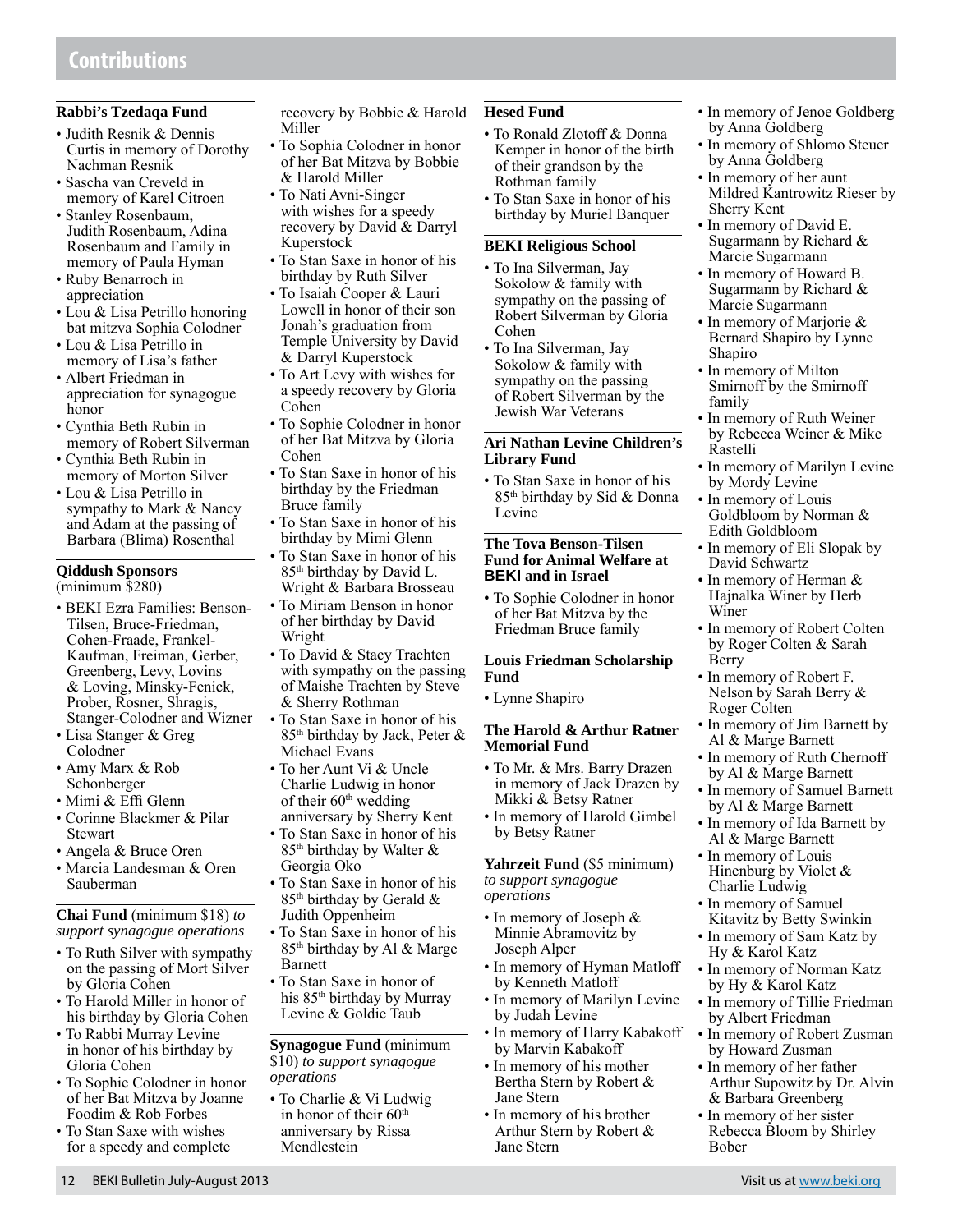# **Should we care what we wear?**

s a student I served as an intern for a few months for<br>a prominent New York metro-area rabbi. Around<br>6:30 one evening, after the 12th-hour of his 15-hour<br>day of work, he welcomed into his office the next person in a prominent New York metro-area rabbi. Around 6:30 one evening, after the 12th-hour of his 15-hour day of work, he welcomed into his office the next person in line – a woman who had been waiting over an hour with an

important and urgent question. "Which dress," asked the petitioner, holding up two dresses, "should my daughter wear at her bat mitzva?" The bat mitzva was nine months away. The overworked rabbi died a few months later.

The Shulhan Arukh, the  $16<sup>th</sup>$  century law code synthesized by Rabbi Yosef Karo, states that "One should try to have nice clothes (בגדים נאים (for Shabbat, or at least arrange them in a respectable fashion" (262:2). The sages recognize that there is no specific definition of "nice" but rather such notions are a matter of local fashion (see *Tur* YD 182). It is widely understood, though,



The ethos of Shabbat suggests specialness, but this can mean both "leisure and not work" as well as "formal and not informal" or "comfortable and not uncomfortable," or "what pleases the wearer or pleases the observer." Shorts

> and sandals? Suit and tie? Comfortable? Colorful? Dignified? These are all subjective notions.

> Short of suggesting a dress code (does anyone want to see all of the men – or men and women – dressed in the same fashion as the rabbi?), we might consider keeping in mind the traditional values of deliberateness and specialness for Shabbat, as well as the tolerance and respect that goes along with embracing individual expression (no dress code) and diversity. Some people come to shul directly from work – and while it is preferable to change and wash first, it is better to come "as you are" than to not come due to concerns about clothing. Others experience a sense of

that "for Shabbat" means, preferably, distinct and special garments worn just on special days, and that "respectable" excludes torn or soiled garments. For any day, one should not wear garments that are "immodestly revealing" and well as "immodestly ostentatious" – again, matters of local fashion. We are also obliged to place tsitsit (fringes) on the corners of certain garments.

liberation in wearing something different in style from their work outfit.

How much should we care about what we wear? Some care a lot, others not a whit. We should care more about our own actions, though, than about the actions of others. The bottom line is that it is what – or whom – is under the clothes that is truly important.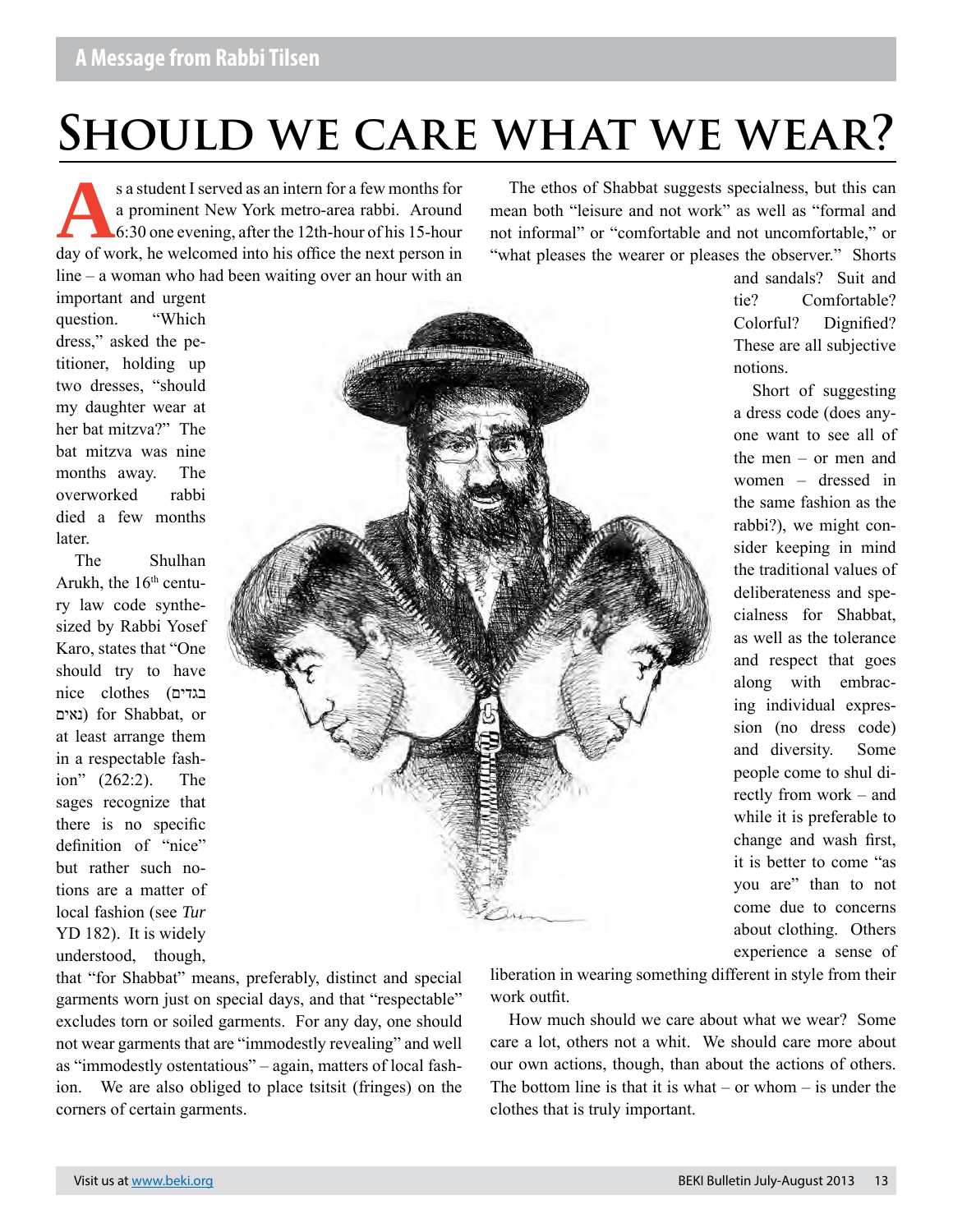# July 2013 23 Tammuz 5773 - 24 Av 5773

| Sunday               | Monday                                                                                                                                  | Tuesday                                                                                                                                                            | Wednesday    | Thursday                                                  | Friday                                       | Saturday                                                                                                                                           |  |  |  |
|----------------------|-----------------------------------------------------------------------------------------------------------------------------------------|--------------------------------------------------------------------------------------------------------------------------------------------------------------------|--------------|-----------------------------------------------------------|----------------------------------------------|----------------------------------------------------------------------------------------------------------------------------------------------------|--|--|--|
|                      | 1<br>7:45am Rashi Study Group<br>10:00am 55+ Yoga Hour                                                                                  | $\overline{c}$                                                                                                                                                     | 3            | 4<br>Office<br>Closed/Independence Day<br>9:00am Shaharit | 5<br>Office Closed<br>8:10pm Candle Lighting | 6<br><b>Mattot</b><br>Mase<br>10:45am Children's<br>Programs<br>Qiddush: Altman/McGraw<br>5:45pm Minha                                             |  |  |  |
|                      | 23 Tammuz                                                                                                                               | 24 Tammuz                                                                                                                                                          | 25 Tammuz    | 26 Tammuz                                                 | 27 Tammuz                                    | 28 Tammuz                                                                                                                                          |  |  |  |
| 7                    | 8<br>Rosh Hodesh<br><b>Numbers</b><br>7:45am Rashi Study Group<br>10:00am 55+ Yoga Hour<br>7:30pm Executive Board<br>Meeting (off-site) | 9<br>7:30pm Israeli Dancing<br>Instruction<br>8:30pm Open Israeli Dance                                                                                            | 10           | 11                                                        | 12<br>8:08pm Candle Lighting                 | 13<br>Devarim<br>10:45am Children's<br>Programs<br>10:45am Shabbat Shalom<br><b>Torah Study</b><br>Qiddush: TBA<br>5:45pm Minha                    |  |  |  |
| 29 Tammuz            | 1 Av                                                                                                                                    | 2 Av                                                                                                                                                               | 3 Av         | 4 Av                                                      | 5 Av                                         | 6 Av                                                                                                                                               |  |  |  |
| 14                   | 15<br>7:45am Rashi Study Group<br>10:00am 55+ Yoga Hour<br>5:45pm Minha<br>8:30pm Maariv                                                | 16<br>Fast of Tisha B'Av<br><b>Morning: Deuteronomy;</b><br>Afternoon: Exodus<br>Morning: Jeremiah;<br>Afternoon: Isaiah<br>7:00am Shaharit<br>5:45pm Minha-Maariv | 17           | 18                                                        | 19<br>8:04pm Candle Lighting                 | 20<br>Vaet'Hanan<br>10:45am Children's<br>Programs<br>Qiddush: Bass<br>5:45pm Minha                                                                |  |  |  |
| 7 Av                 | 8 Av                                                                                                                                    | 9 Av                                                                                                                                                               | <b>10 Av</b> | <b>11 Av</b>                                              | <b>12 Av</b>                                 | <b>13 Av</b>                                                                                                                                       |  |  |  |
| 21                   | 22<br>Tu B'Av<br>7:45am Rashi Study Group<br>10:00am 55+ Yoga Hour<br>7:30pm General Board<br>Meeting                                   | 23<br>7:30pm Israeli Dancing<br>Instruction<br>8:30pm Open Israeli Dance                                                                                           | 24           | 25                                                        | 26<br>7:58pm Candle Lighting                 | 27<br>Ekev<br>Darhsan: Bob Oakes<br>10:45am Children's<br>Programs<br>10:45am Shabbat Shalom<br><b>Torah Study</b><br>Qiddush: TBA<br>5:45pm Minha |  |  |  |
| <b>14 Av</b>         | <b>15 Av</b>                                                                                                                            | <b>16 Av</b>                                                                                                                                                       | <b>17 Av</b> | <b>18 Av</b>                                              | <b>19 Av</b>                                 | <b>20 Av</b>                                                                                                                                       |  |  |  |
| 28                   | 29<br>7:45am Rashi Study Group<br>10:00am 55+ Yoga Hour                                                                                 | 30                                                                                                                                                                 | 31           |                                                           |                                              |                                                                                                                                                    |  |  |  |
| 21 Av                | <b>22 Av</b>                                                                                                                            | 23 Av                                                                                                                                                              | 24 Av        |                                                           |                                              |                                                                                                                                                    |  |  |  |
| <b>Service Times</b> |                                                                                                                                         |                                                                                                                                                                    |              |                                                           |                                              |                                                                                                                                                    |  |  |  |

**Sundays** 9 a.m. Shaharit 5:45 p.m. Minha-Maariv **Mondays** 7 a.m. Shaharit 5:45 p.m. Minha-Maariv **Tuesdays** 7 a.m. Shaharit 5:45 p.m. Minha-Maariv **Wednesdays** 7 a.m. Shaharit 5:45 p.m. Minha-Maariv **Thursdays** 8:15 a.m. Shaharit 5:45 p.m. Minha-Maariv

**Fridays** 7 a.m. Shaharit 6 p.m. Minha-Maariv **Saturdays** 9:15 a.m. Shaharit 5:45 p.m. Minha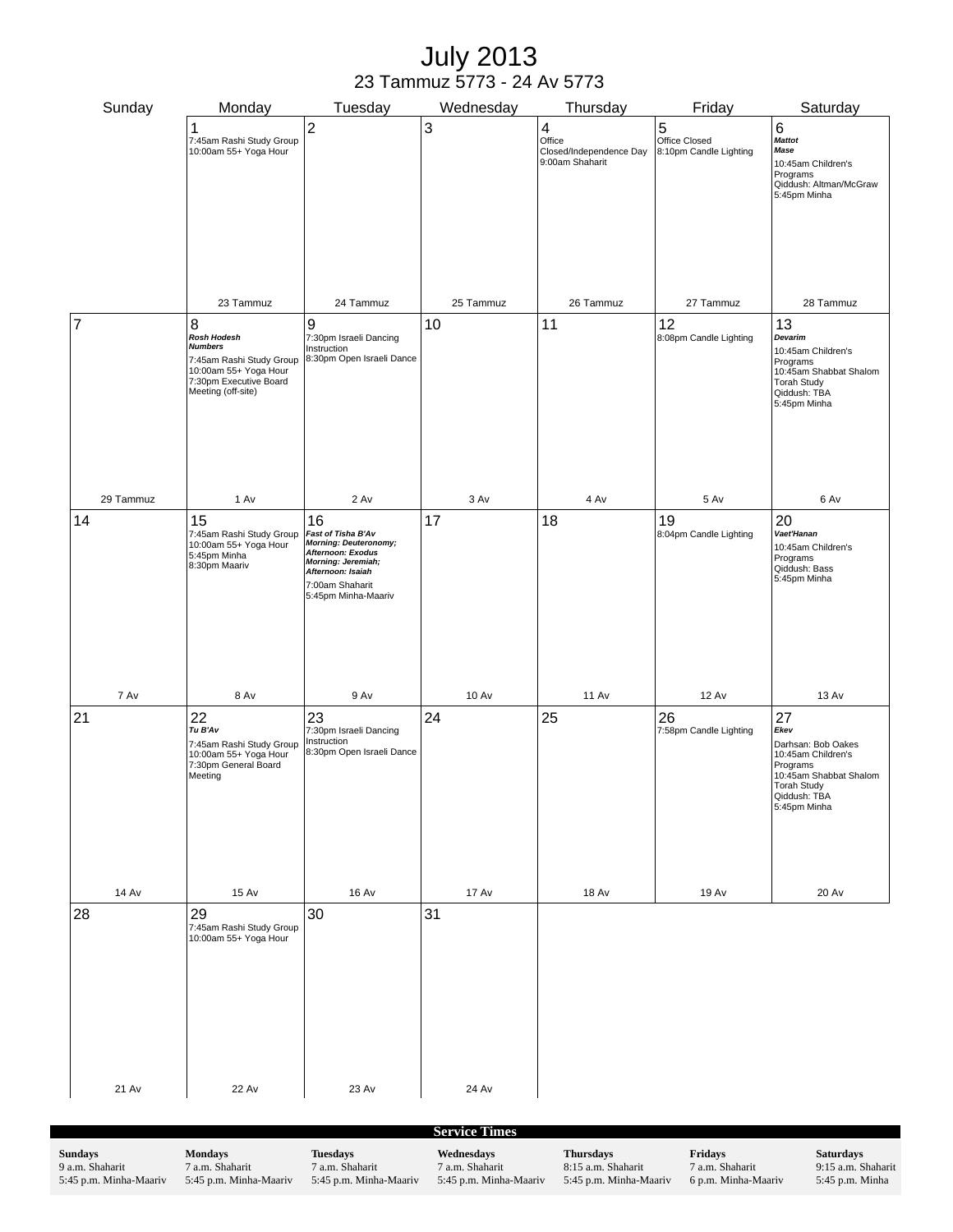# August 2013 25 Av 5773 - 25 Elul 5773

| Sunday                  | Monday                                                                                                  | Tuesday                              | Wednesday                                          | Thursday | Friday                                | Saturday                                                                                                                                           |  |  |  |
|-------------------------|---------------------------------------------------------------------------------------------------------|--------------------------------------|----------------------------------------------------|----------|---------------------------------------|----------------------------------------------------------------------------------------------------------------------------------------------------|--|--|--|
|                         |                                                                                                         |                                      |                                                    | 1        | $\mathbf 2$<br>7:51pm Candle Lighting | $\sqrt{3}$<br>Re'Eh<br>10:45am Children's<br>Programs<br>Qiddush: TBA<br>5:45pm Minha                                                              |  |  |  |
|                         |                                                                                                         |                                      |                                                    | 25 Av    | <b>26 Av</b>                          | <b>27 Av</b>                                                                                                                                       |  |  |  |
| $\overline{\mathbf{4}}$ | $\sqrt{5}$<br>7:45am Rashi Study Group<br>10:00am 55+ Yoga Hour                                         | 6<br>Rosh Hodesh I<br><b>Numbers</b> | $\overline{7}$<br>Rosh Hodesh II<br><b>Numbers</b> | 8        | 9<br>7:42pm Candle Lighting           | 10<br><b>Shoftim</b><br>10:45am Children's<br>Programs<br>10:45am Shabbat Shalom<br>Torah Study<br>Qiddush: Rosenberg &<br>Richter<br>5:45pm Minha |  |  |  |
| <b>28 Av</b>            | 29 Av                                                                                                   | 30 Av                                | 1 Elul                                             | 2 Elul   | 3 Elul                                | 4 Elul                                                                                                                                             |  |  |  |
| 11                      | 12<br>7:45am Rashi Study Group<br>10:00am 55+ Yoga Hour<br>7:30pm Executive Board<br>Meeting (off-site) | 13                                   | 14                                                 | 15       | 16<br>7:33pm Candle Lighting          | 17<br><b>Kee Tetze</b><br>10:45am Children's<br>Programs<br>Qiddush: BEKI in honor of<br>Rabbi Tilsen<br>5:45pm Minha                              |  |  |  |
| 5 Elul                  | 6 Elul                                                                                                  | 7 Elul                               | 8 Elul                                             | 9 Elul   | 10 Elul                               | 11 Elul                                                                                                                                            |  |  |  |
| 18                      | 19<br>7:45am Rashi Study Group<br>10:00am 55+ Yoga Hour                                                 | 20                                   | 21                                                 | 22       | 23<br>7:22pm Candle Lighting          | 24<br>Kee Tavo<br>10:45am Children's<br>Programs<br>10:45am Shabbat Shalom<br>Torah Study<br>Qiddush: Winer<br>5:45pm Minha                        |  |  |  |
| 12 Elul                 | 13 Elul                                                                                                 | 14 Elul                              | 15 Elul                                            | 16 Elul  | 17 Elul                               | 18 Elul                                                                                                                                            |  |  |  |
| 25                      | 26<br>7:45am Rashi Study Group<br>10:00am 55+ Yoga Hour<br>7:30pm General Board<br>Meeting              | 27                                   | 28                                                 | 29       | 30<br>7:11pm Candle Lighting          | 31<br><b>Selihot</b><br>Nitzavim<br>Vayelekh<br>10:45am Children's<br>Programs<br>Qiddush: TBA<br>5:45pm Minha                                     |  |  |  |
| 19 Elul                 | 20 Elul                                                                                                 | 21 Elul                              | 22 Elul                                            | 23 Elul  | 24 Elul                               | 25 Elul                                                                                                                                            |  |  |  |
|                         |                                                                                                         |                                      |                                                    |          |                                       |                                                                                                                                                    |  |  |  |
|                         |                                                                                                         |                                      | <b>Service Times</b>                               |          |                                       |                                                                                                                                                    |  |  |  |

**Sundays** 9 a.m. Shaharit 5:45 p.m. Minha-Maariv **Mondays** 7 a.m. Shaharit 5:45 p.m. Minha-Maariv **Tuesdays** 7 a.m. Shaharit 5:45 p.m. Minha-Maariv **Wednesdays** 7 a.m. Shaharit 5:45 p.m. Minha-Maariv **Thursdays** 8:15 a.m. Shaharit 5:45 p.m. Minha-Maariv **Fridays** 7 a.m. Shaharit 6 p.m. Minha-Maariv **Saturdays** 9:15 a.m. Shaharit 5:45 p.m. Minha